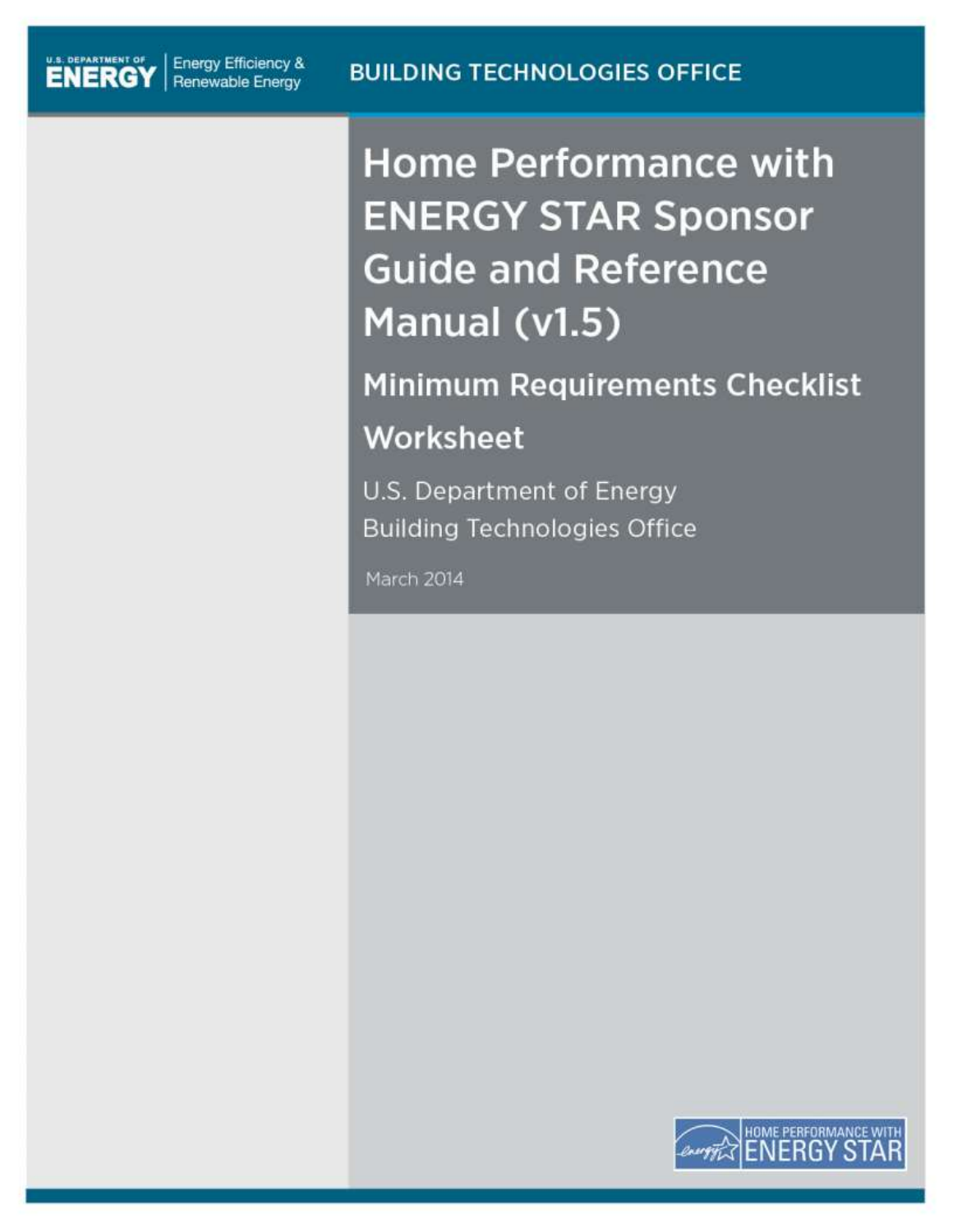## **Introduction**

*The Home Performance with ENERGY STAR Program is providing this Minimum Requirements Checklist Worksheet as a tool for prospective Sponsors to review their preparations and plans for developing a compliant Home Performance with ENERGY STAR program. Current Sponsors are also encouraged to use this worksheet as a tool to verify compliance with the minimum requirements codified by the issuance of the Sponsor Guide and Reference Manual (v1.5).*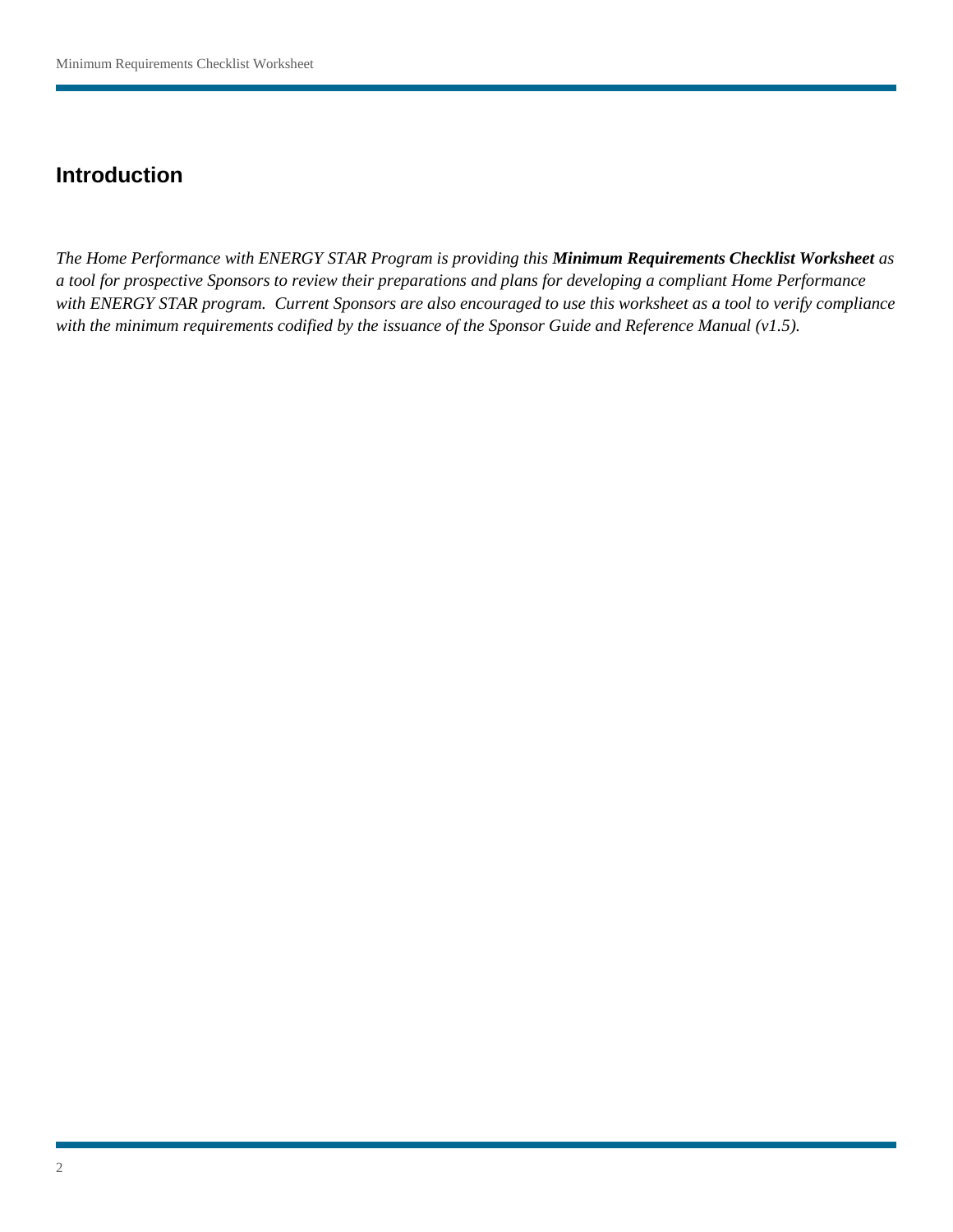## **Minimum Requirements Checklist Worksheet – Normative**

| Minimum Home Performance with ENERGY STAR Program Requirements Checklist:<br>Use and Management of the Home Performance with ENERGY STAR Mark |                                                                                                                                                                                                                                                        |  |
|-----------------------------------------------------------------------------------------------------------------------------------------------|--------------------------------------------------------------------------------------------------------------------------------------------------------------------------------------------------------------------------------------------------------|--|
| 1.1                                                                                                                                           | Comply with current ENERGY STAR Brand Book<br>Status:<br><b>Yes</b><br><b>Notes:</b><br><b>No</b>                                                                                                                                                      |  |
|                                                                                                                                               | 1.2 Maintain a list of authorized representatives, including participating contractors, who may use the brand and mark<br>in compliance with the ENERGY STAR Brand Book<br>Status:<br>Notes:<br><b>Yes</b><br><b>No</b>                                |  |
|                                                                                                                                               | 1.3 Use the Home Performance with ENERGY STAR name and mark to inform homeowners that services being<br>rendered by participating contractors under the Sponsor's program follow the HPwES approach<br>Notes:<br>Status:<br><b>Yes</b><br><b>No</b>    |  |
|                                                                                                                                               | 1.4 Establish a process to ensure your business partners and participating contractors comply with the ENERGY<br><b>STAR Brand Book</b><br><b>Notes:</b><br>Status:<br><b>Yes</b><br><b>No</b>                                                         |  |
|                                                                                                                                               | 1.5 Send marketing materials, including web designs, to your HPwES Account Manager for compliance review;<br>HPwES Account Managers require a minimum of five business days to review materials<br><b>Status:</b><br><b>Notes:</b><br><b>Yes</b><br>No |  |
|                                                                                                                                               | 1.6 Provide training about the value and minimum requirements of HPwES to all employees who provide customer<br>service<br><b>Notes:</b><br>Status:<br><b>Yes</b><br><b>No</b>                                                                         |  |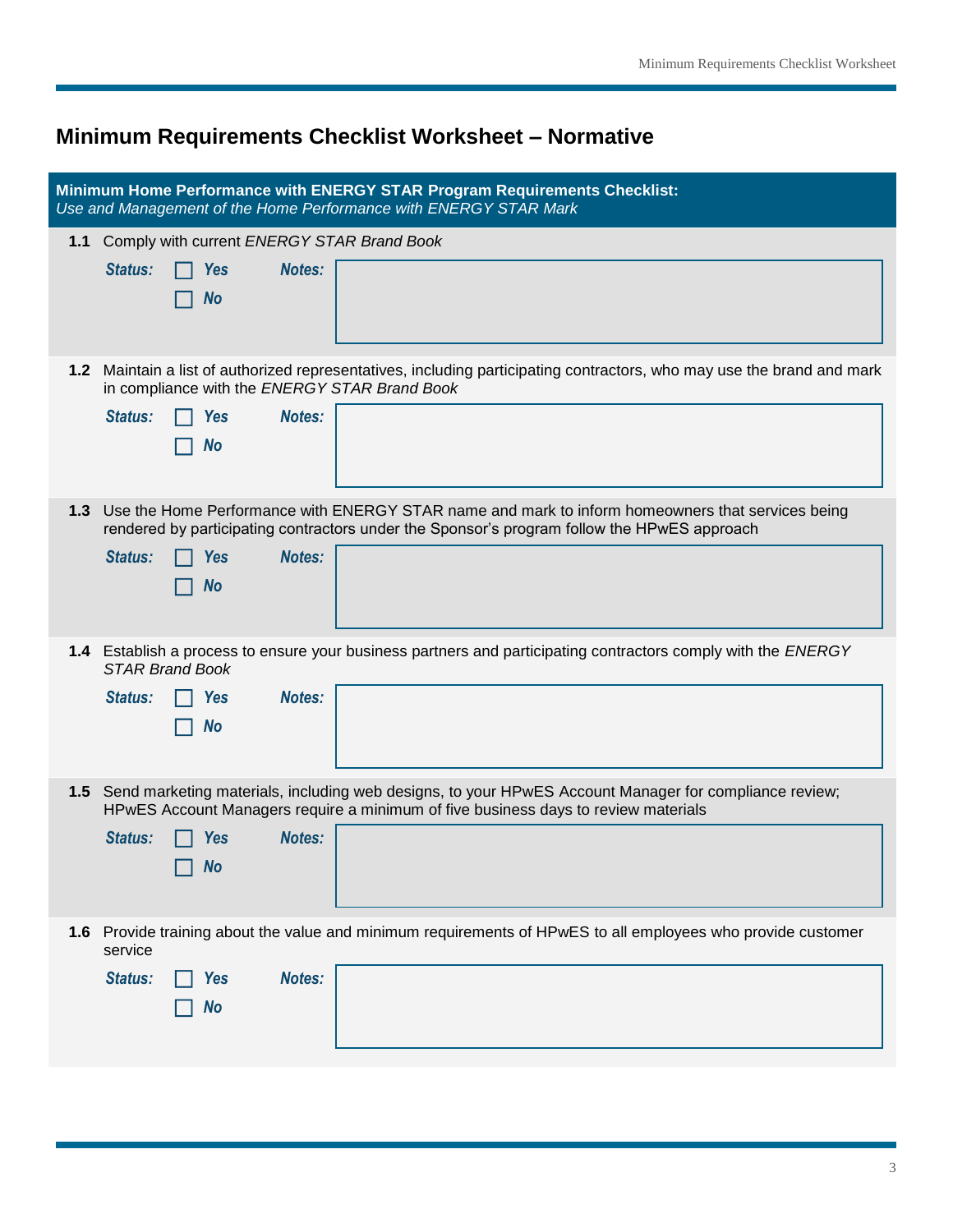|                                    | 1.7 Notify your HPwES Account Manager of any change in the designated responsible party or contacts for the<br>Sponsor's program |  |  |
|------------------------------------|----------------------------------------------------------------------------------------------------------------------------------|--|--|
| <b>Status:</b><br>Yes<br><b>No</b> | <b>Notes:</b>                                                                                                                    |  |  |

| Minimum Home Performance with ENERGY STAR Program Requirements Checklist:<br><b>Program Design and Development</b> |                                                                       |                                                                                              |
|--------------------------------------------------------------------------------------------------------------------|-----------------------------------------------------------------------|----------------------------------------------------------------------------------------------|
|                                                                                                                    |                                                                       | 2.1 Review and sign a Home Performance with ENERGY STAR Partnership Agreement                |
|                                                                                                                    | <b>Notes:</b><br><b>Yes</b><br>Status:<br><b>No</b>                   |                                                                                              |
| 2.2 <sub>2</sub>                                                                                                   | <b>Notes:</b><br><b>Yes</b><br>Status:<br><b>No</b>                   | Complete and annually update a Home Performance with ENERGY STAR Implementation Plan         |
| 2.3                                                                                                                | implementation<br><b>Notes:</b><br>Status:<br><b>Yes</b><br><b>No</b> | Provide quarterly and annual data on the status of Home Performance with ENERGY STAR Program |

| Minimum Home Performance with ENERGY STAR Program Requirements Checklist: |  |
|---------------------------------------------------------------------------|--|
| <b>Workforce Development and Support</b>                                  |  |

**3.1** Develop a contractor engagement plan:

- o Assess the market to identify the target contractor base
- o Define required certifications and credentials
- o Enable contractor access to required diagnostic equipment and software tools

| Status: $\Box$ Yes          | Notes: |  |
|-----------------------------|--------|--|
| $\overline{\phantom{a}}$ No |        |  |
|                             |        |  |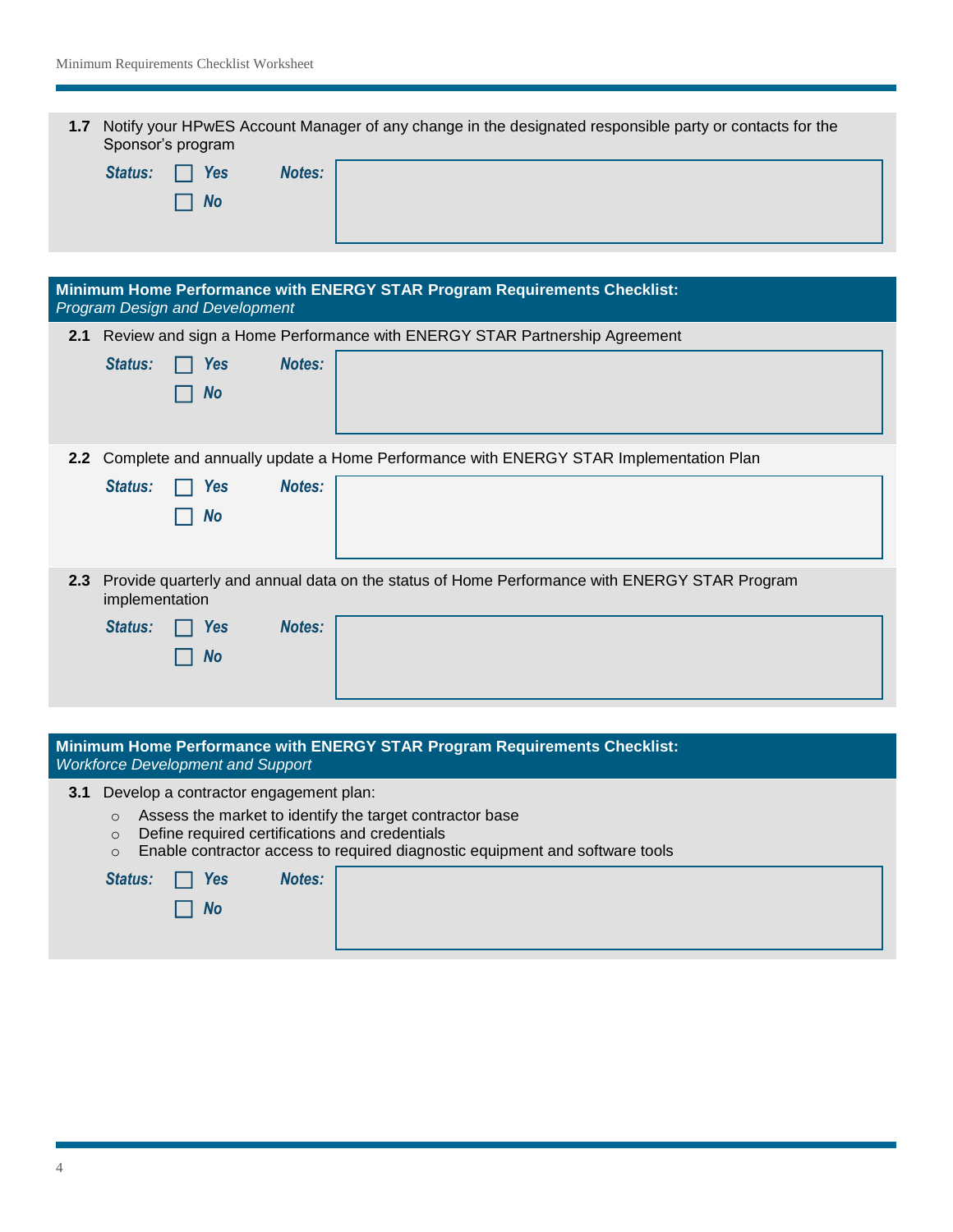| 3.2 | Establish minimum qualifying criteria for participating contractors including:<br>Training and credentialing requirements<br>$\circ$<br>Certification of supervisory staff<br>$\circ$<br>Capacity and resources to provide program related services<br>$\circ$<br>Compliance with local registration and licensing requirements<br>$\circ$<br>Access to qualified installation crews and/or sub-contractors<br>$\circ$<br><b>Notes:</b><br>Status:<br><b>Yes</b><br><b>No</b>                                                      |
|-----|------------------------------------------------------------------------------------------------------------------------------------------------------------------------------------------------------------------------------------------------------------------------------------------------------------------------------------------------------------------------------------------------------------------------------------------------------------------------------------------------------------------------------------|
| 3.3 | Provide a program orientation:<br>Conduct contractor training providing an overview of program goals and policies and procedures as they<br>$\circ$<br>pertain to the participating contractors<br>Provide training on basic principles of building science and the house-as-a-system approach to all<br>$\circ$<br>employees of the Sponsor, its implementation vendor, and other program staff who interact with customers<br>Notes:<br>Status:<br><b>Yes</b><br><b>No</b>                                                       |
|     | 3.4 Ensure availability in the local market of home performance skills training (technical, software, sales, business<br>development, installations, etc.) for participating contractors<br><b>Notes:</b><br>Status:<br><b>Yes</b><br><b>No</b>                                                                                                                                                                                                                                                                                    |
| 3.5 | Provide technical support for participating contractors and energy advisors<br><b>Notes:</b><br>Status:<br><b>Yes</b><br><b>No</b>                                                                                                                                                                                                                                                                                                                                                                                                 |
|     | 3.6 Develop and execute a Contractor Participation Agreement (CPA) including:<br>Explanation of the agreement<br>$\circ$<br>Participating contractor commitments<br>$\circ$<br>Marketing and advertising guidelines, particularly with regard to use of the Home Performance with ENERGY<br>$\circ$<br>STAR name and mark<br><b>Business Practices</b><br>$\circ$<br>Qualifications and credentials<br>$\circ$<br>Terms and conditions pertaining to termination<br>$\circ$<br><b>Notes:</b><br>Status:<br><b>Yes</b><br><b>No</b> |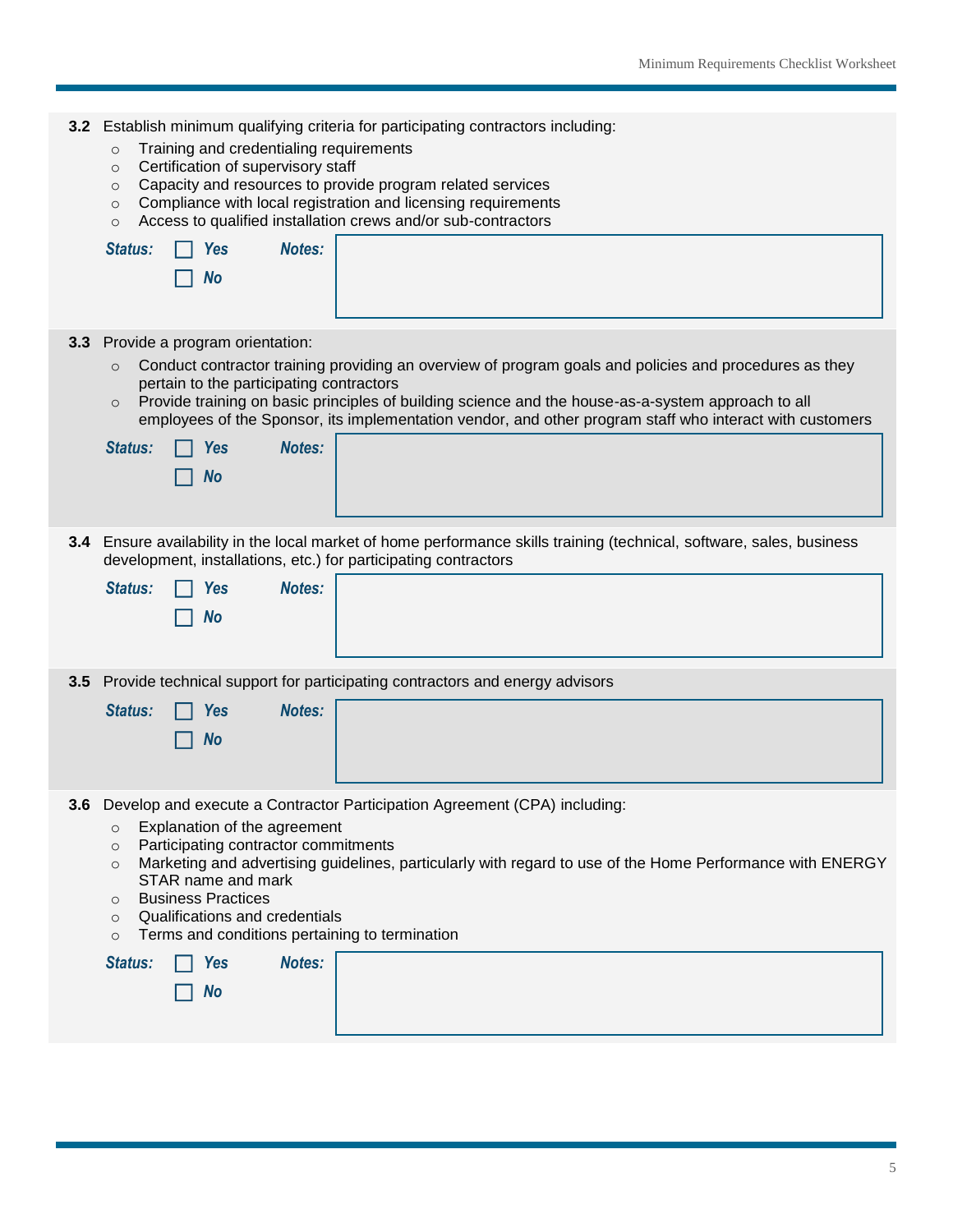| Minimum Home Performance with ENERGY STAR Program Requirements Checklist:<br><b>The Assessment</b>                                                                                                                                                                                                                                                                                                                                                                                                                                                                                                                                                                                                                                                                                                                                                                                                                                                                                                                                              |  |  |
|-------------------------------------------------------------------------------------------------------------------------------------------------------------------------------------------------------------------------------------------------------------------------------------------------------------------------------------------------------------------------------------------------------------------------------------------------------------------------------------------------------------------------------------------------------------------------------------------------------------------------------------------------------------------------------------------------------------------------------------------------------------------------------------------------------------------------------------------------------------------------------------------------------------------------------------------------------------------------------------------------------------------------------------------------|--|--|
| Develop and require a Home Performance Assessment (HPA) for each HPwES project, which ensures that the<br>4.1<br>following tasks occur at some point in the HPA process:<br><b>Customer interview</b><br>$\circ$<br>Review of energy bills, if available<br>$\circ$<br>Visual inspection of the home, interior and exterior<br>$\circ$<br>Minimum diagnostic tests<br>$\circ$<br>Data collection of building assemblies and mechanical systems<br>$\circ$<br>Status:<br>Notes:<br><b>Yes</b><br><b>No</b>                                                                                                                                                                                                                                                                                                                                                                                                                                                                                                                                       |  |  |
| 4.2<br>Develop and require a Home Performance Assessment (HPA) Summary Report for each HPwES project, which<br>includes at a minimum:<br>General information<br>$\circ$<br><b>Existing conditions</b><br>$\circ$<br>Prioritized list of recommended improvements (the proposed improvement measures)<br>$\circ$<br>Notice of health and safety related issues<br>$\circ$<br>Savings projections (estimated, modeled, or calculated)<br>$\circ$<br><b>Notes:</b><br>Status:<br><b>Yes</b><br><b>No</b>                                                                                                                                                                                                                                                                                                                                                                                                                                                                                                                                           |  |  |
| Minimum Home Performance with ENERGY STAR Program Requirements Checklist<br>The Project Installation                                                                                                                                                                                                                                                                                                                                                                                                                                                                                                                                                                                                                                                                                                                                                                                                                                                                                                                                            |  |  |
| Develop and require measure installation specifications, which include at a minimum:<br>5.1<br>Installation of measures, including the sequence of installation shall be consistent with the contracted Scope<br>$\circ$<br>of Work (SOW), as agreed upon between the participating contractor and the customer<br>Installations shall be compliant with local building codes and permitting procedures, industry-accepted<br>$\circ$<br>standards, and manufacturer's specifications for the materials and equipment being installed<br>Ventilation shall be installed as prescribed by industry-accepted standards whenever the home's air<br>$\circ$<br>exchange rate is determined to be below the required air exchange rate for good indoor air quality as<br>determined by the referenced standard(s).<br>Materials and installation techniques used shall be consistent with a building science-based approach<br>$\circ$<br>Installations shall be completed by qualified workers<br>$\circ$<br><b>Notes:</b><br>Status:<br><b>Yes</b> |  |  |
| <b>No</b>                                                                                                                                                                                                                                                                                                                                                                                                                                                                                                                                                                                                                                                                                                                                                                                                                                                                                                                                                                                                                                       |  |  |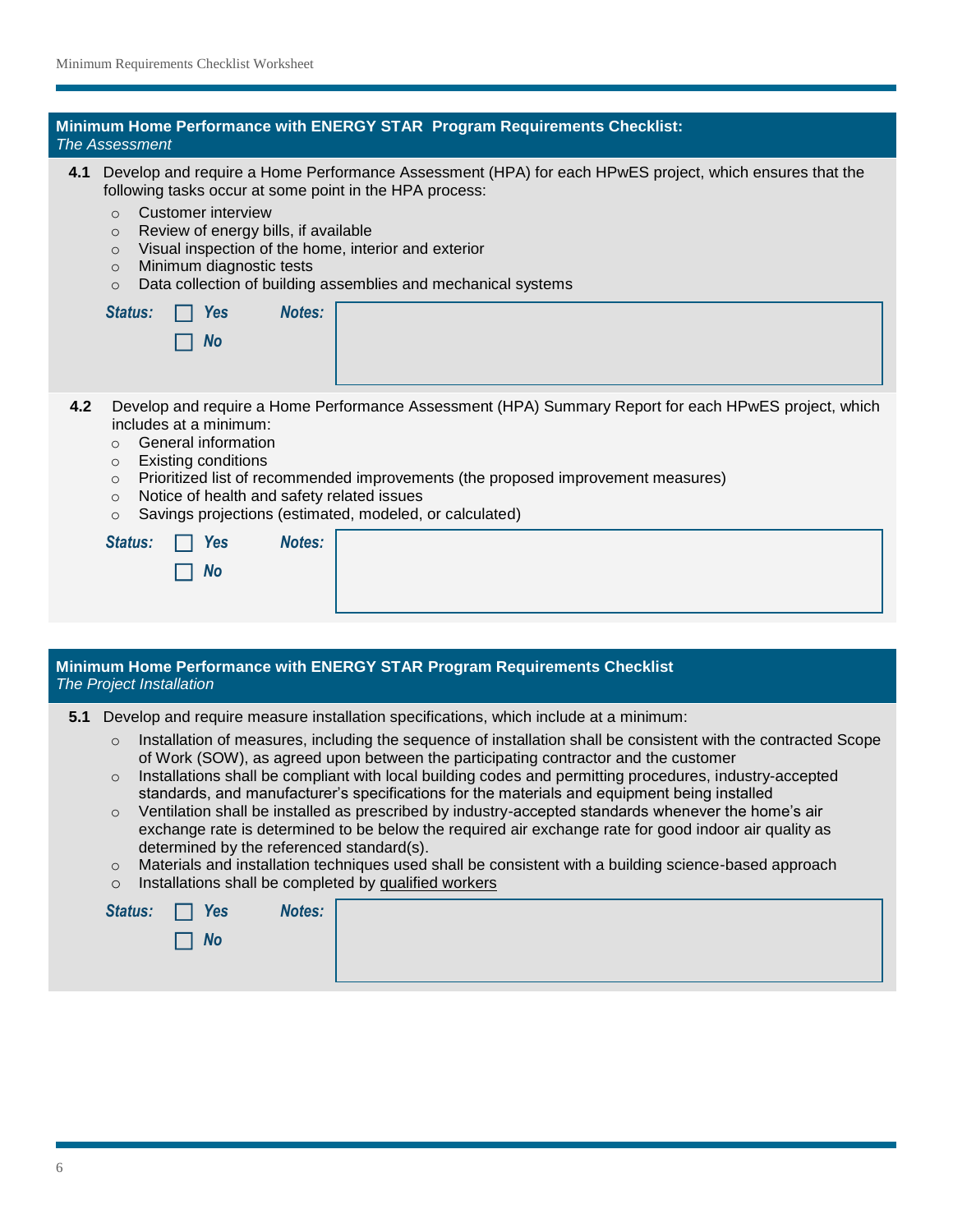|     | 5.2 Develop and require test-out procedures, which include at a minimum:<br>Visual inspection of installed measures as specified in the SOW, review of commissioning reports, and<br>$\circ$ |  |
|-----|----------------------------------------------------------------------------------------------------------------------------------------------------------------------------------------------|--|
|     | diagnostic tests as necessary to confirm that manufacturers' specifications and industry-accepted standards<br>have been satisfied                                                           |  |
|     | Combustion safety checks for all projects where improvements might impact combustion appliance<br>$\circ$                                                                                    |  |
|     | performance<br>Blower door tests when measures impacting infiltration rates are installed<br>$\circ$                                                                                         |  |
|     | <b>Notes:</b><br>Status:<br><b>Yes</b>                                                                                                                                                       |  |
|     | <b>No</b>                                                                                                                                                                                    |  |
|     |                                                                                                                                                                                              |  |
|     |                                                                                                                                                                                              |  |
|     | Minimum Home Performance with ENERGY STAR Program Requirements Checklist:<br><b>Quality Assurance</b>                                                                                        |  |
| 6.1 | Ensure program and contractor compliance with the ENERGY STAR Brand Book                                                                                                                     |  |
|     | <b>Notes:</b><br>Status:<br><b>Yes</b>                                                                                                                                                       |  |
|     | <b>No</b>                                                                                                                                                                                    |  |
|     |                                                                                                                                                                                              |  |
|     | 6.2 Ensure that a signed contractor participation agreement (CPA) includes requirements for compliance with the<br>Sponsor's QA system                                                       |  |
|     | Status:<br><b>Notes:</b><br><b>Yes</b>                                                                                                                                                       |  |
|     | <b>No</b>                                                                                                                                                                                    |  |
|     |                                                                                                                                                                                              |  |
| 6.3 | Implement a mechanism for customer feedback                                                                                                                                                  |  |
|     | Status:<br>Notes:<br><b>Yes</b>                                                                                                                                                              |  |
|     | <b>No</b>                                                                                                                                                                                    |  |
|     |                                                                                                                                                                                              |  |
|     | 6.4 Institute a conflict resolution procedure to address problems identified through Quality Assurance/Quality Control<br>(QA/QC) activities and customer feedback.                          |  |
|     | <b>Notes:</b><br>Status:<br><b>Yes</b>                                                                                                                                                       |  |
|     | <b>No</b>                                                                                                                                                                                    |  |
|     |                                                                                                                                                                                              |  |
| 6.5 | Implement on-site inspection procedures and maintain records on quality control activities relating to the                                                                                   |  |
|     | participating contractors including:                                                                                                                                                         |  |
|     | Inspection sampling rate<br>$\circ$<br>Inspection findings<br>$\circ$                                                                                                                        |  |
|     | Corrective actions, including process improvements resulting from Quality Control activities<br>$\circ$                                                                                      |  |
|     | Status:<br><b>Notes:</b><br><b>Yes</b>                                                                                                                                                       |  |
|     | <b>No</b>                                                                                                                                                                                    |  |
|     |                                                                                                                                                                                              |  |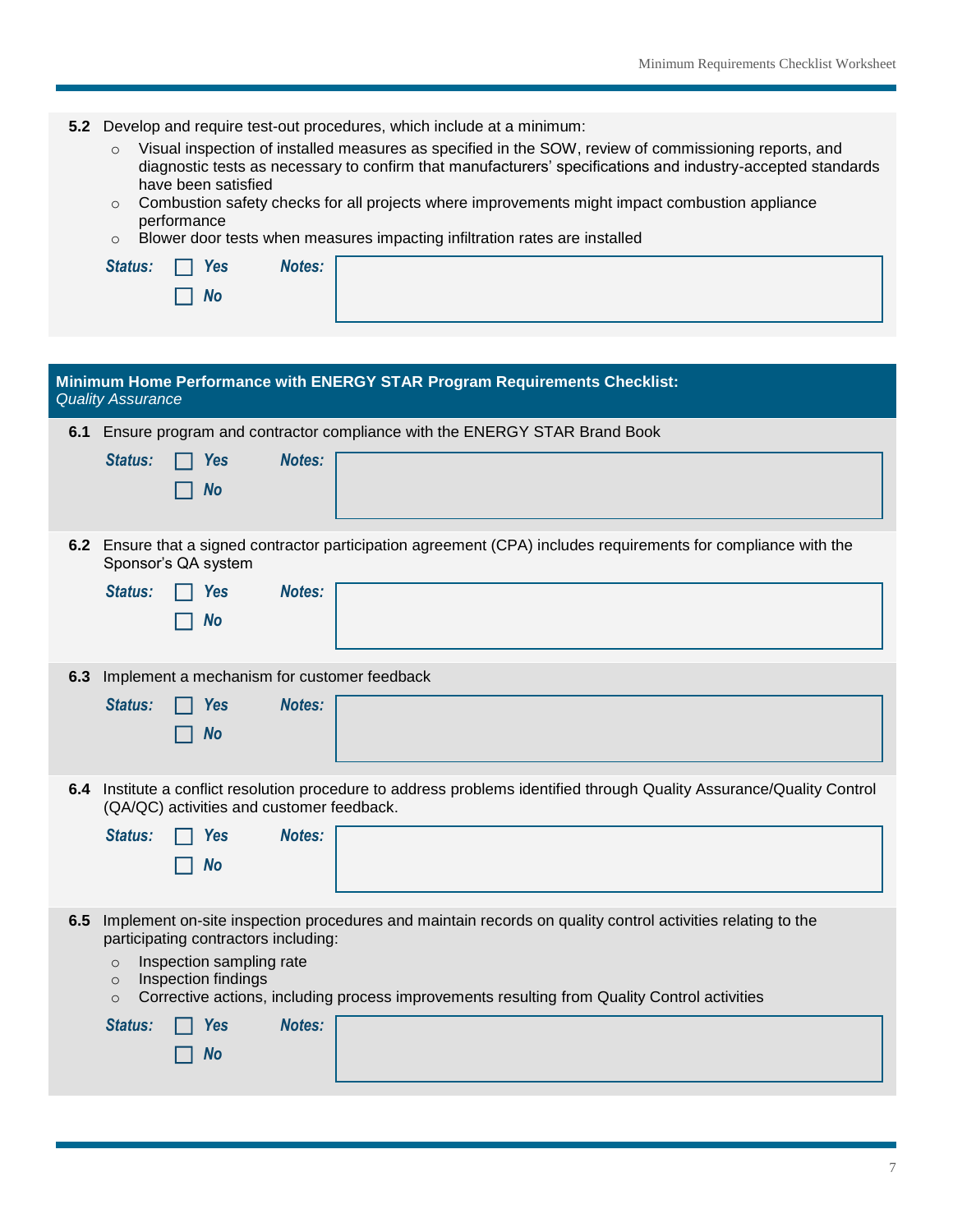|     | 6.6 Establish and implement procedures for due process and remedial actions<br><b>Notes:</b><br>Status:<br><b>Yes</b><br><b>No</b>                                                                                                                                                                                                                                                                                                                                                                                                                                                                                                                                                                                                                                                                                                                                                                                              |  |
|-----|---------------------------------------------------------------------------------------------------------------------------------------------------------------------------------------------------------------------------------------------------------------------------------------------------------------------------------------------------------------------------------------------------------------------------------------------------------------------------------------------------------------------------------------------------------------------------------------------------------------------------------------------------------------------------------------------------------------------------------------------------------------------------------------------------------------------------------------------------------------------------------------------------------------------------------|--|
|     | 6.7 Implement one of the following two options:<br>6.7.1 OPTION 1: Meet minimum requirements for Quality Control<br>6.7.2 OPTION 2: Implement a Quality Management System<br><b>Notes:</b><br><b>Status:</b><br><b>Yes</b><br><b>No</b>                                                                                                                                                                                                                                                                                                                                                                                                                                                                                                                                                                                                                                                                                         |  |
|     |                                                                                                                                                                                                                                                                                                                                                                                                                                                                                                                                                                                                                                                                                                                                                                                                                                                                                                                                 |  |
|     | Minimum Home Performance with ENERGY STAR Program Requirements Checklist:<br><b>Tracking and Reporting</b>                                                                                                                                                                                                                                                                                                                                                                                                                                                                                                                                                                                                                                                                                                                                                                                                                      |  |
| 7.1 | Collect data and report results to DOE using Quarterly Data Reporting template provided, including:<br>Verified and updated list of participating contractors including status (active, probation, inactive) and the<br>$\circ$<br>contractor's primary point of contact for accessing marketing materials<br>Number of projects completed by each contractor within the reporting period<br>$\circ$<br>Number of field inspections completed for each contractor within the reporting period, including at which<br>$\circ$<br>point during the project the inspection was completed (assessment, measure installation, test-out, or post-<br>installation)<br>Number of projects completed by the program within the reporting period disaggregated by project type:<br>$\circ$<br>single family vs. multifamily, and an indication of how many reported projects included only program<br>subsidized direct install measures |  |
|     | Notes:<br>Status:<br><b>Yes</b><br><b>No</b>                                                                                                                                                                                                                                                                                                                                                                                                                                                                                                                                                                                                                                                                                                                                                                                                                                                                                    |  |
|     | 7.2 Collect data and report results to DOE using Annual Data Reporting template provided, including:<br>Verified and updated contact information<br>$\circ$<br>Verified and updated program URL and description for HPwES website<br>$\circ$<br>Updated program implementation plan elements<br>$\circ$<br>Summary results of preceding program year<br>$\circ$<br>Summary goals for upcoming program year<br>$\circ$<br>Notes:<br>Status:<br><b>Yes</b>                                                                                                                                                                                                                                                                                                                                                                                                                                                                        |  |
|     | <b>No</b>                                                                                                                                                                                                                                                                                                                                                                                                                                                                                                                                                                                                                                                                                                                                                                                                                                                                                                                       |  |